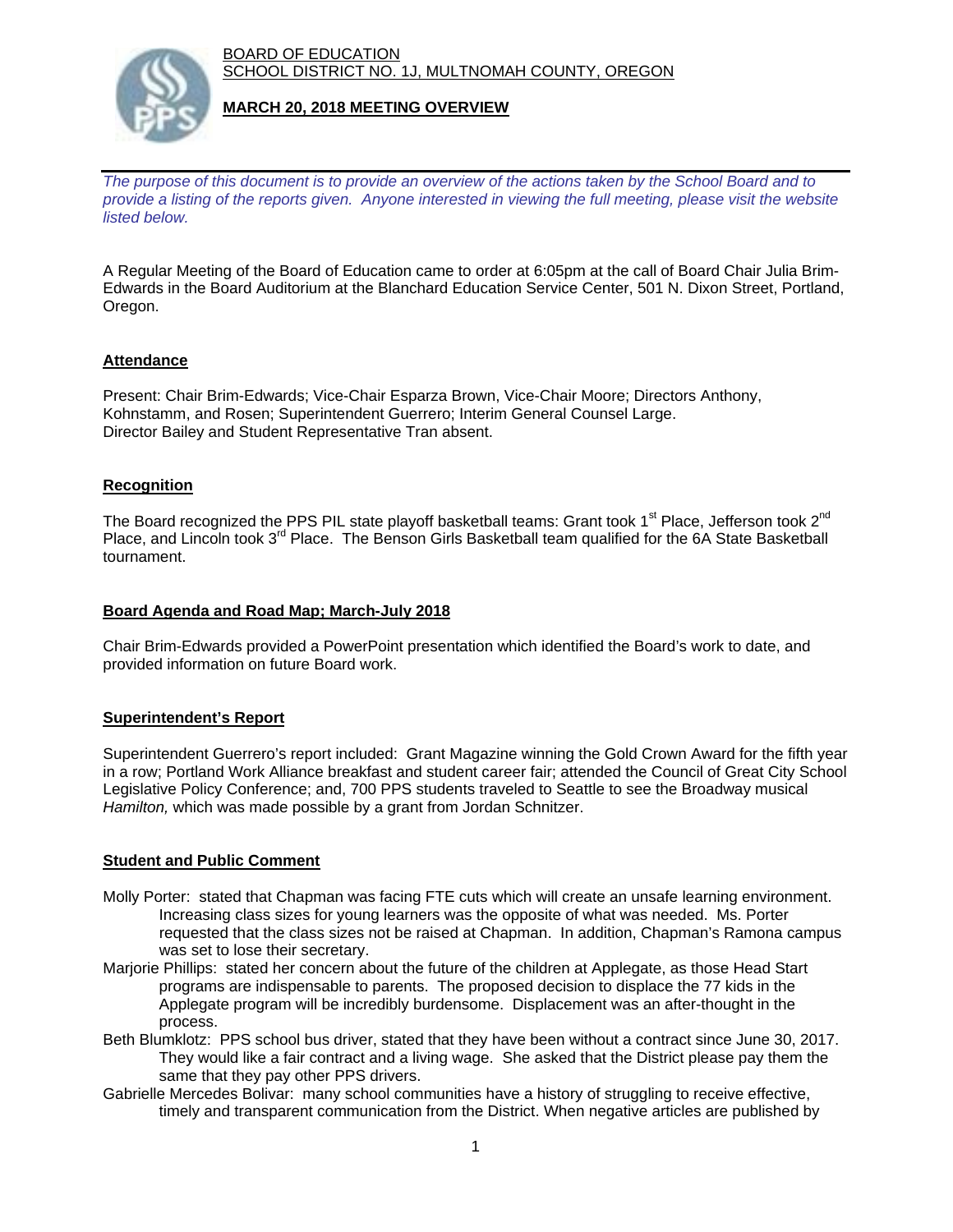local papers about our school communities, we expect that BESC will defend and support the school community. Ms. Mercedes Bolivar asked what students have access to AP, IB or PCC in high school.

- Steve Buel: mentioned two resolutions that were approved when he was on the Board on June 1, 2017, with a deadline to have a report to the Board on February 1, 2018. There has been no report. District needs a volunteer program to teach the most English in the smallest time.
- Amy Estep: the Pioneer Community has attended 8 PPS Board meetings, but have received only silence. Students will not be safe in Applegate and Rice. The buildings do not meet their needs. It is not fair to solve PPS school building issues on the backs of the most vulnerable students. It's time for the Board to get involved. Please do the right thing and let Pioneer stay home.

# **Action Items**

- Amend Board Policy 2.20.010-P, Naming School District Property Public Comment:
	- Cliffor Carlsen: a Senior at Franklin, representing their Student Senate. They do not all agree on whether Quakers should remain the Franklin mascot name, but any new name should be chosen via student vote.
	- Mia Pisano: urged the Board to approve the revision on the policy. The proposed does strengthen the District's goal of eliminating systemic discrimination.

Two amendments to the Naming School District Property would be voted on at the April 10<sup>th</sup> Board meeting.

- Adopt Cash Management Policy 8.20.010-P Public Comment: None
- Amend Board Policy 4.20.042-P, Diploma Requirements Public Comment: None
- Approving Renewal of the Charter Agreement Public Comment: None

## **Reports to the Board**

- Middle School Openings and Updates/Program Transitions
- 2018-19 Budget Discussion
- Report from Director Rosen on the Legislative Policy Conference
- Report from Director Kohnstamm on the Board's Legislative and Intergovernmental Committee
- Report from Director Moore on the Board's Finance, Audit and Operations Committee
- Report from Director Anthony on OSBA